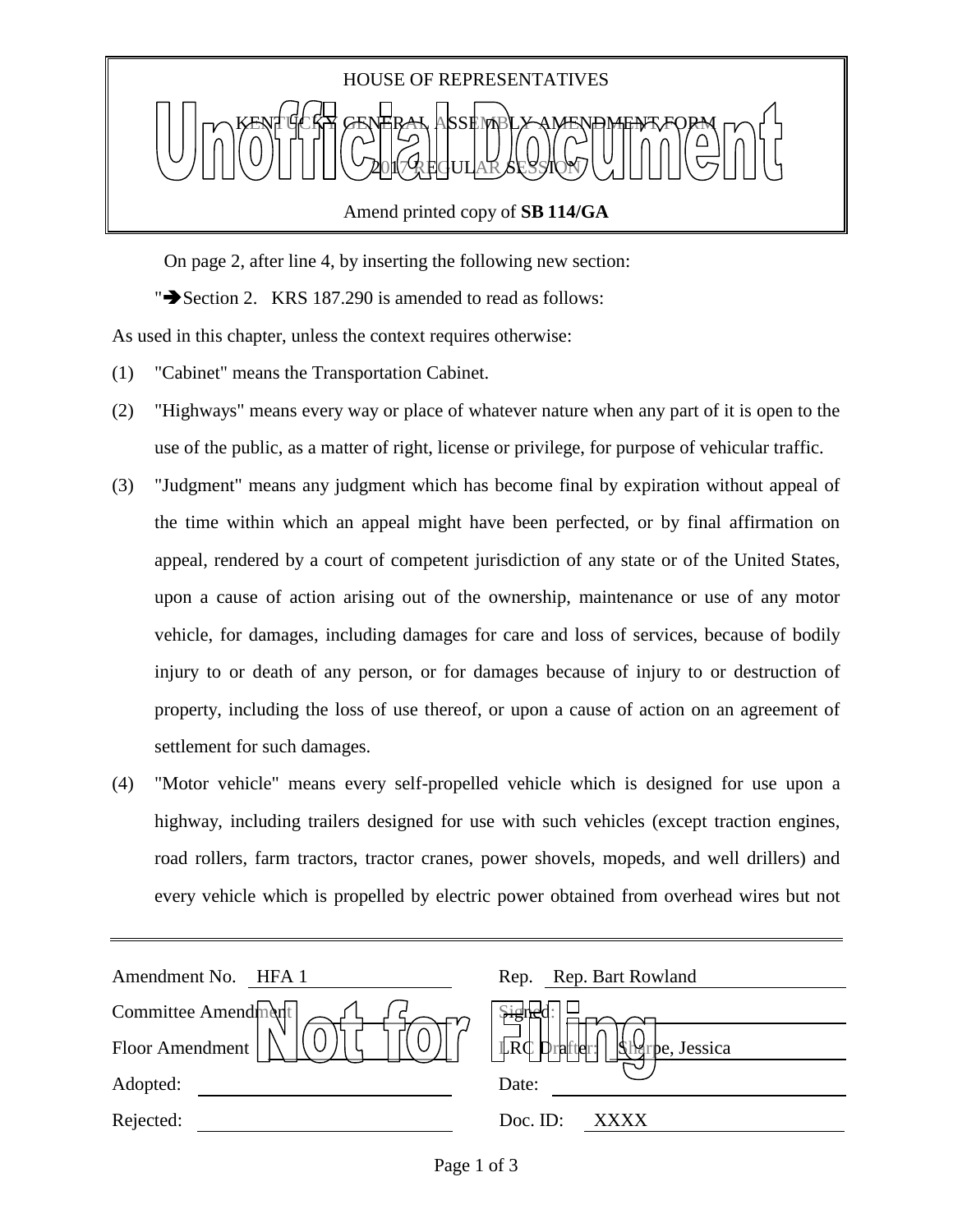

operated upon rails.

- (5) "Moped" means either a motorized bicycle whose frame design may include one (1) or more horizontal crossbars supporting a fuel tank so long as it also has pedals, or a motorized bicycle with a step-through type frame which may or may not have pedals rated no more than two (2) brake horsepower, a cylinder capacity not exceeding fifty (50) cubic centimeters, an automatic transmission not requiring clutching or shifting by the operator after the drive system is engaged, and capable of a maximum speed of not more than thirty (30) miles per hour;
- (6) "License" means any operator's license, temporary instruction permit or temporary license issued under the laws of this state pertaining to the licensing of operators.
- (7) "Nonresident" means every person who is not a resident of this state.
- (8) "Nonresident's operating privilege" means the privilege conferred upon a nonresident by the laws of this state pertaining to the operation by him of a motor vehicle, or the use of a motor vehicle owned by him, in this state.
- (9) "Operator" means every person who is in actual physical control of a motor vehicle.
- (10) "Owner" means a person who holds the legal title of a motor vehicle, or in the event a motor vehicle is the subject of an agreement for the conditional sale or lease thereof with the right of purchase upon performance of the conditions stated in the agreement and with an immediate right of possession vested in the conditional vendee or lessee or in the event a mortgagor of a vehicle is entitled to possession, then such conditional vendee or lessee or mortgagor shall be deemed the owner for the purposes of this chapter.
- (11) "Proof of financial responsibility" means proof of ability to respond in damages for liability, on account of accidents occurring subsequent to the effective date of said proof, arising out of the ownership, maintenance or use of a motor vehicle in *amounts meeting the requirements of Section 1 of this Act*[the amount of twenty-five thousand dollars